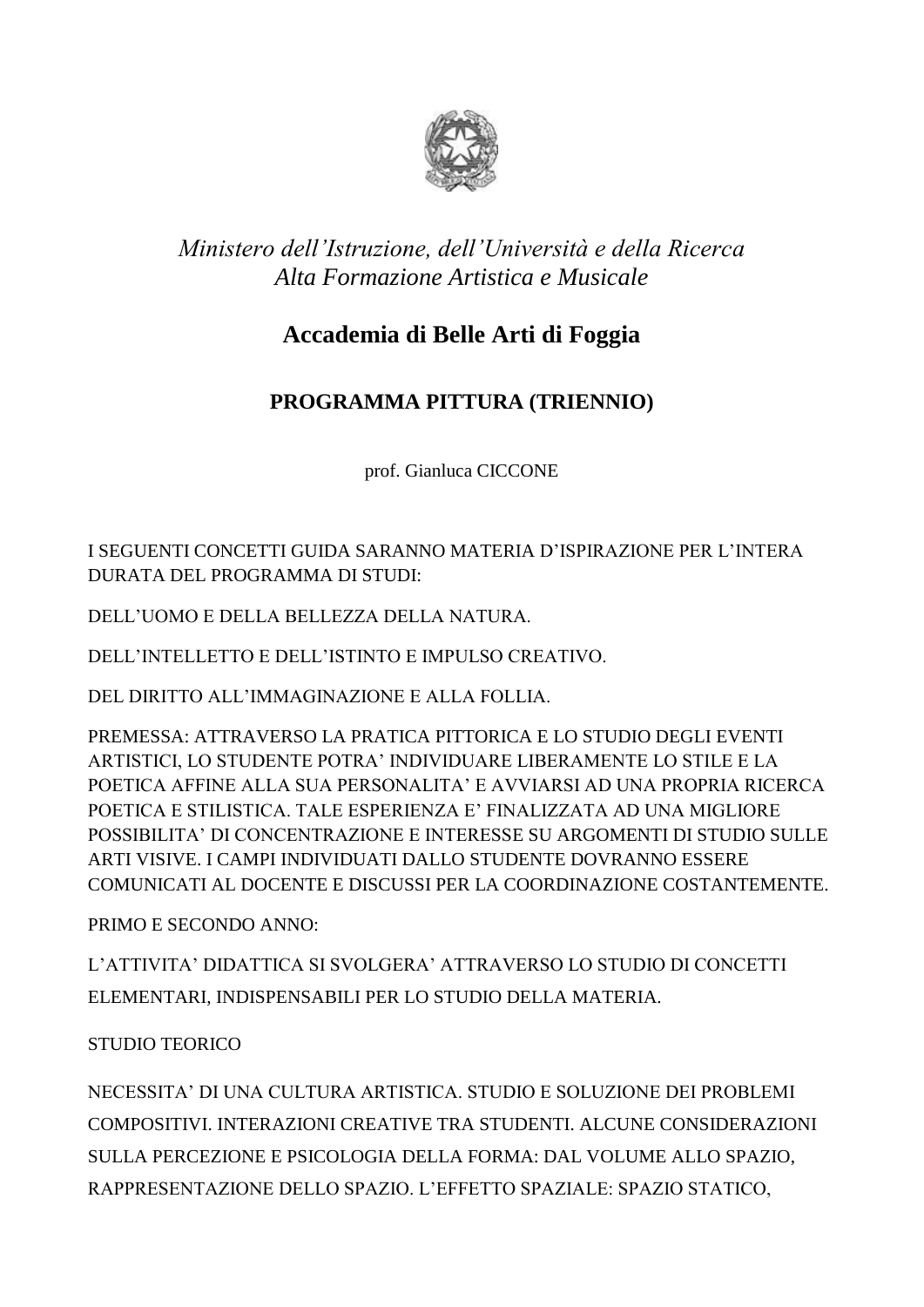SPAZIO DINAMICO, ORIZZONTALE E VERTICALE, OBLIQUO E ANTIGRAVITAZIONALE, L'ANGOLO RETTO.

L'EFFETTO ARMONICO: MODULO, PROIEZIONE, SIMMETRIA E ASIMMETRIA, PROSPETTIVA, PROSPETTIVA ANNULLATA ( IL FONDO ASSUME LA STESSA IMPORTANZA DEL PIANO, LA LEZIONE DI MATISSE), IL TRACCIATO‐GUIDA, RETTANGOLO AUREO.

STUDIO DAL VERO

FIGURA DISEGNATA, STUDIO DEI GRANDI MAESTRI. LO STUDIO DELL'OGGETTO. APPLICAZIONI PRATICHE. COMPOSIZIONI E RAPPORTI PROPORZIONALI, CONTROCOMPOSIZIONI E DISSONANZE, SCOMPOSIZIONI DELLA FORMA.

VALORI TONALI E CHIAROSCURALI. LE SUPERFICI (PREPARAZIONE DELLE TELE).

IMPORTANZA DEI MATERIALI. IL COLORE, IMPORTANZA DEL COLORE, USO DELL'ACQUERELLO, TEMPERE, TEMPERE ACRILICHE E ALTRO.

TERZO ANNO:

FONDAMENTI TEORICI PRATICI DELLA PITTURA AFFRONTATI NELLE TEMATICHE PIU' AMPIE. TECNICHE DEI MATERIALI USATI. APPLICAZIONI PRATICHE. USO DEI MATERIALI POVERI (GESSO, COLLA , SABBIA, PIGMENTI, CARTA). APPLICAZIONE E USO DEI MATERIALI SU CITATI.

STUDIO E REALIZZAZZIONE DI PROGETTI (PER GRUPPI DI DUE O PIU' STUDENTI DELLA STESSA DISCIPLINA O DISCIPLINE DIVERSE).

STUDIO DEI MAESTRI CONTEMPORANEI. INTERVENTO SU AREE AMBIENTALI.

VISITE CONOSCITIVE A MUSEI E GALLERIE. PROEIZIONI DI DIAPOSITIVE E VIDEO DI ARTISTI CONTEMPORANEI.

BIBLIOGRAFIA CONSIGLIATA

LEONARDO, TRATTATO SULLA PITTURA – I ANNO

P. FRANCASTEL, LO SPAZIO FIGURATIVO DAL RINASCIMENTO AL CUBISMO. EINAUDI

ARNOLD HAUSER, STORIA SOCIALE DELL'ARTE. EINAUDI

MARIO DE MICHELI, LE AVANGUARDIE ARTISTICHE DEL NOVECENTO. FELTRINELLI

ARTHUR SHOPENHAUER, ARGOMENTI SELEZIONATI DA: IL MONDO COME VOLONTA' E RAPPRESENTAZIONE. PREFAZIONI, DA LA DOTTRINA DELLA